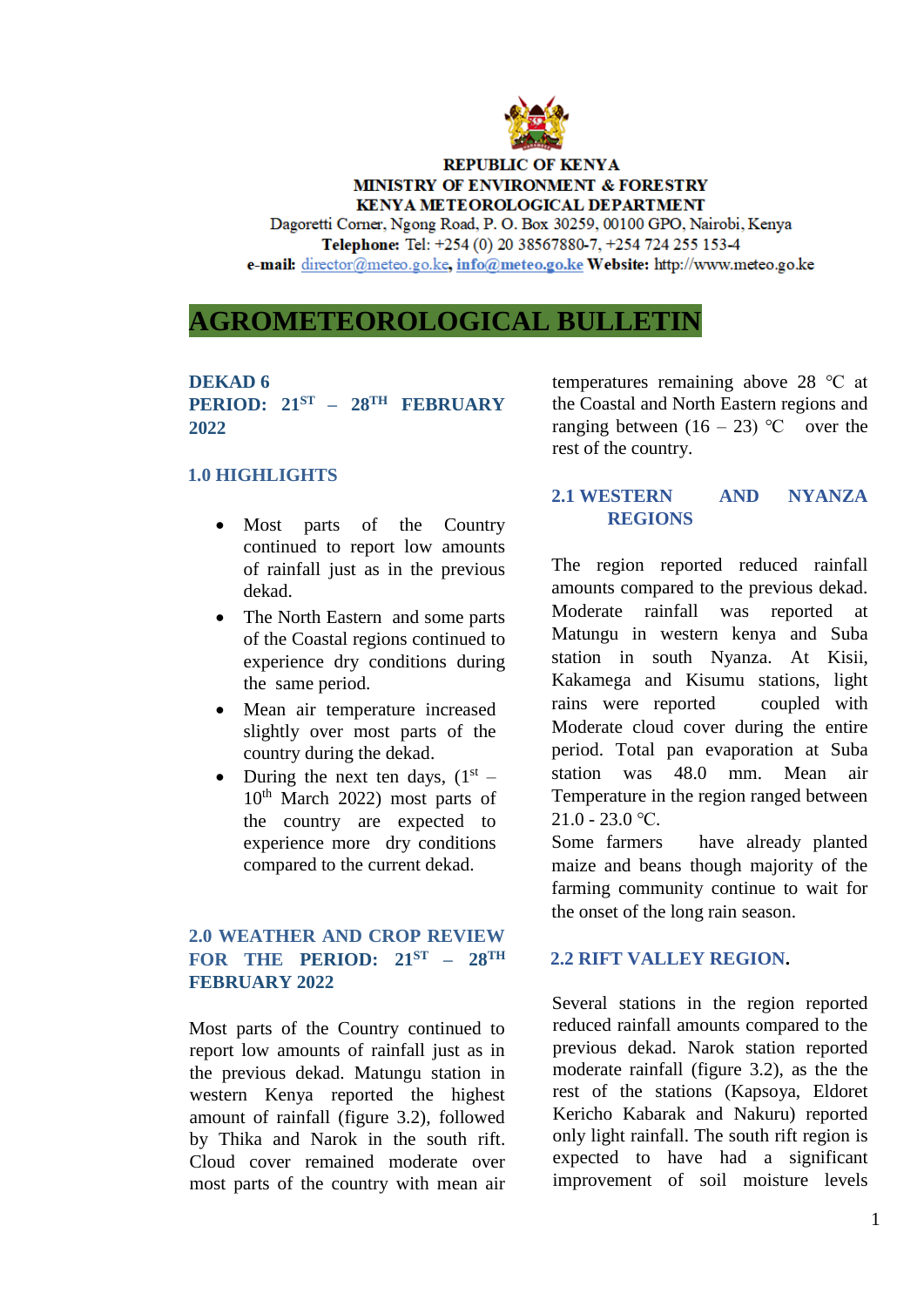especially around Narok which has continued to receive moderate rainfall for two consecutive dekads. Pasture and forage regeneration is expected to improve giving reprieve to both livestock and wild game in the region.

Moderate cloud cover was reported in the region and mean air temperatures ranged between 18.0 - 21.0 ℃ at Kericho and Nakuru stations.

Most farmers especially in central rift have already planted maize and are now planting beans.

Over the pastoral areas in the north rift, high temperatures coupled with dry conditions pose a great threat to the already poor pasture and browse condition for both livestock and wildlife. Water resources for both domestic and animal use is a serious challenge in the region though the situation is likely to improve with the expected onset of the long rain season.

# **2.3 CENTRAL KENYA HIGHLANDS AND NAIROBI AREA REGION.**

Most stations in the region reported increased rainfall amounts compared to the previous dekad. Moderate rainfall was reported at Thika station while the rest of the stations reported light rains. Mean air temperature over central and Nairobi area ranged between 16.0 – 21.0 ℃. Several stations in the region reported moderate cloud cover and total pan evaporation at Dagoretti station was 38.6 mm.

Most farmers in the region have finished preparing their farms and are waiting for the onset of the long rain season so that they can start planting.

## **2.4 EASTERN REGION.**

Most stations in the region reported increased rainfall amounts compared to the previous dekad. Several stations in Eastern region reported light rains with mean air temperatures ranging between 20.0

and 25.0 ℃. Moderate cloud cover was reported over several areas during the dekad. Total pan evaporation ranged between 23.0 - 61.4 mm at Meru and Moyale stations.

At Katumani, maize **(Duma 43)** was at 100% wax ripeness stage and the crop condition was poor (below normal) due to insufficient rainfall. Beans **(KAT B1)** have been harvested and due to insufficient rainfall the yield was below normal.

Mangoes (Apple) were at 100% fruit setting stage and the crop condition was poor (below normal) due to insufficient rainfall. Aphids are also affecting the crop.

Oranges (Washington Navel) were at 100% fruit setting and the crop condition poor (below normal) due to insufficient rainfall. Aphids have affected the crop.

At Embu, harvesting of maize is ongoing and since no adverse effects had been reported, normal yield is expected. Beans have already been harvested and normal yield was obtained. Land preparation is ongoing as farmers wait for the next onset of the long rain season.



**Figure 3.1: Actual rainfall totals for dekad 6, 2022**